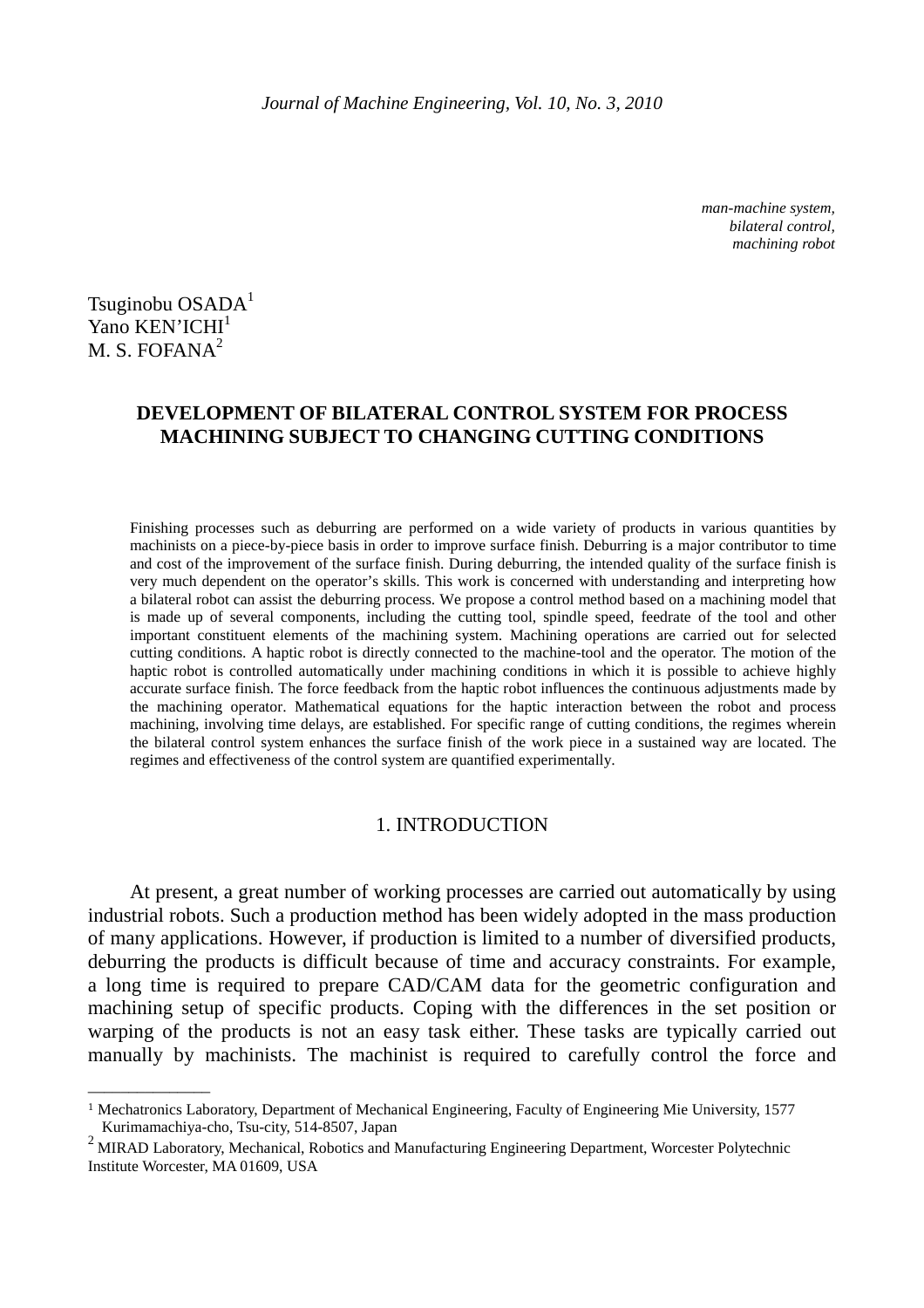kinematic motion of the tool so as to prevent the occurrence of disturbances. If the ability of the machinist is insufficient, these tasks will in turn cause machining errors or a deviation from the intended production tolerances.

To solve the problems associated with deburring and surface finish improvement effort has been made to establish continuous interactions between haptics and process machining. In the study by Sakito et al [1], an adaptive system that estimated the friction between the tool and work piece, was used to control any adverse effect from the tool's rotation. The adaptive system does not require information about the quality and shape of the work piece to transmit the most suitable cutting force for process machining stabilization. Bilateral control is another type of master-slave control method that has been used as well [2-4]. This control system can transmit forces that provide the machine-tool operator a feeling of independence even if the robot is controlled remotely. Yamada et al [2] investigated the machining process using the bilateral control system constructed by combining a PHANoM1.5/6DOF (SenAble Technologies) and a force display device driven by hydraulics. We examine the interaction between process machining and bilateral control system to improve surface finish.

When a haptic device or bilateral control is applied to the machining support system, the contact force or feed speed does not easily reach a stabilization point compared with automated machining. As a result, the accuracy of the product depends on the skill of the operator. In previous studies, a hybrid control method with position and force control systems has been used [3, 4]. However, this control method cannot produce a constant value for the peak height of the machined surface due to the irregular change of cutting velocity, spindle speeds or irregular state of burrs. As a result, there are over cuttings and shortfalls in the cutting force. A method for controlling the cutting parameters is thus required. Such a method must be more robust than previous control methods and also adaptable to changes in feeds and spindle speeds.

In this study, a bilateral control system that is constructed to support process machining stabilization is proposed. For this control method, the gain is continuously altered by the machining conditions. The value of this gain is set at the force signal between the master and slave robot. The gain is also used to control the slave robot to move automatically to some acceptable normal direction during machining. Furthermore, a control method based on the machining conditions that is constructed in terms of the cutting force, cutting velocity, feedrate, spindle speed, machining quantity and efficiency, is proposed. This method updates the cutting parameters mutually, and thereby ensures the attainment of steady state machining. This proposed method for controlling the cutting force, tool speed, feedrate and spindle speed can be implemented by the operator or robot. By using this method, the problems that will occur when a haptic device or bilateral control is applied to the machining support system are accounted for.

## 2. MACHINING SUPPORT SYSTEM

In this study, we use a three-dimensional haptic device (Falcon, Novint) as the master robot and use a machining support robot that has six degrees of freedom (6DOF), force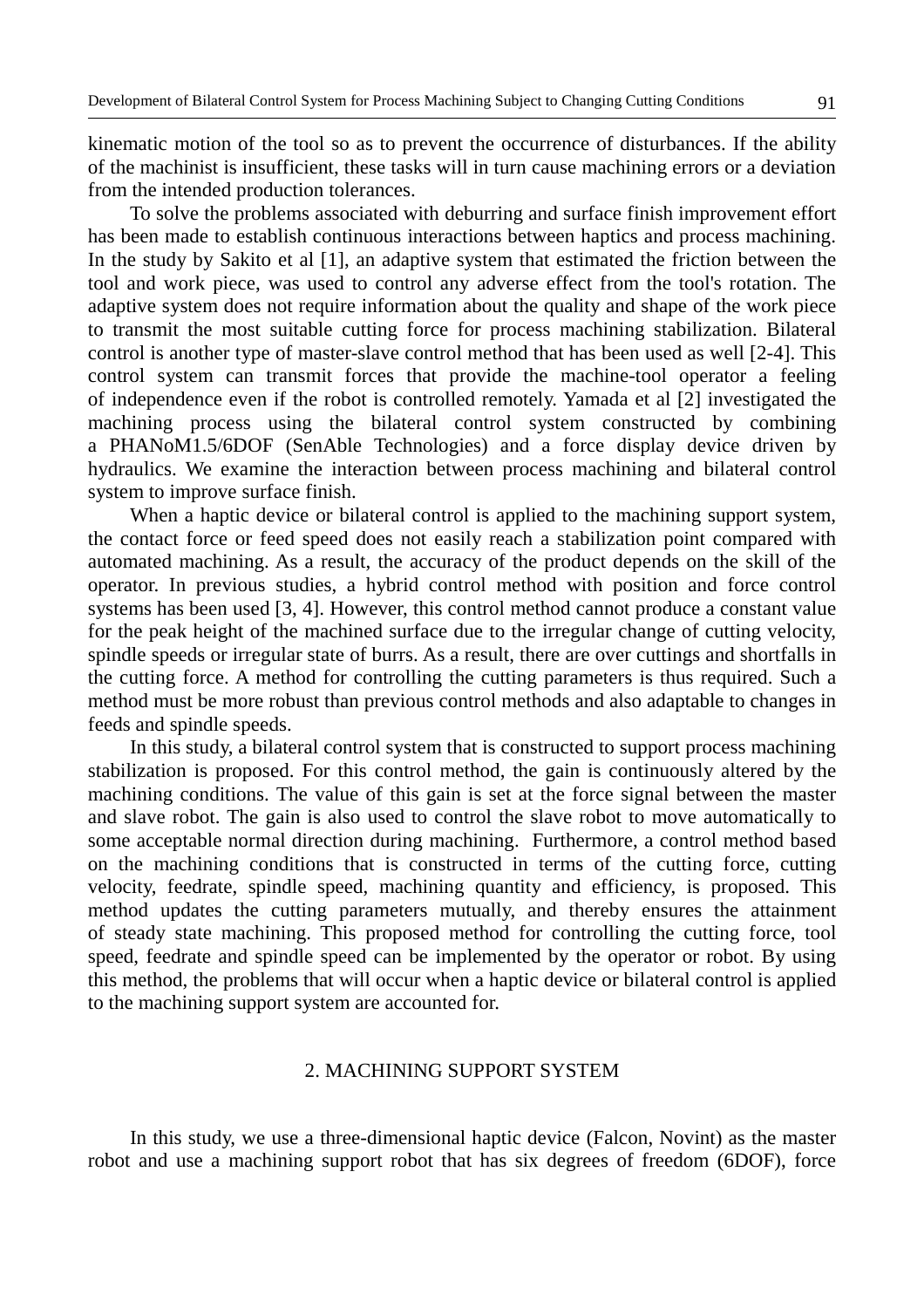sensors and a rotating tool on the hand as the slave robot. The Falcon has a parallel link mechanism and produces output signals for the position of three axes and an ON/OFF signal from a button. The base side of the slave robot consists of a prismatic joint with 3DOF. Two axes in the middle constitute the fixed rotation joint. The tip side of the robot consists of a rotating joint with 3DOF. The base and tip side of the robot are driven by a motor. The base side of the robot uses a prismatic joint made by IAI Co., Ltd. The lead is 0.010 m, resolution is  $2.5 \cdot 10^{-6}$  m, rated maximum velocity is 0.05 m/s, maximum velocity is 1.0 m/s, and maximum torque is 1.9 Nm. The motor of the tip side of the robot uses a servomotor (Harmonic Drive Systems, Inc.), for which the maximum torque is 11.0 Nm, maximum revolution is 60.0 rpm, and resolution is  $8.0 \cdot 10^5$  p/rev. A schematic representation of the master- slave robot and a model of the slave robot are shown in Figures 1 and 2. We used these two robots to form a bilateral control system that adjusts the machining support system. The force sensor uses a 6DOF force sensor (Nitta Co.). The tool is a V11HS drill (Minitor Co., Ltd.) that is a fixed carbide cutter of 0.003 m in diameter. The spindle speed of the drill is 5000-50000 rpm, and the maximum torque is 0.023 Nm. For the test, we used die-cast aluminum alloy ADC12 as material for the work piece. The x-axis and y-axis of the force sensors are set in the normal direction and tangential direction of the machining side during machining, respectively. The size of the burr is about 0.02-0.3 mm.



Fig. 1. Appearance of master and slave robot Fig. 2. Modelling of slave robot



## 3. DESIGN OF CONTROLLER

### 3.1. CONCEPT OF PROPOSED BILATARAL CONTROLLER

To develop the machining support system via bilateral control, it is important that the machining process is known, and that it can be used in the development of automatic controlled robots. In the proposed control system for the machining process, the value of the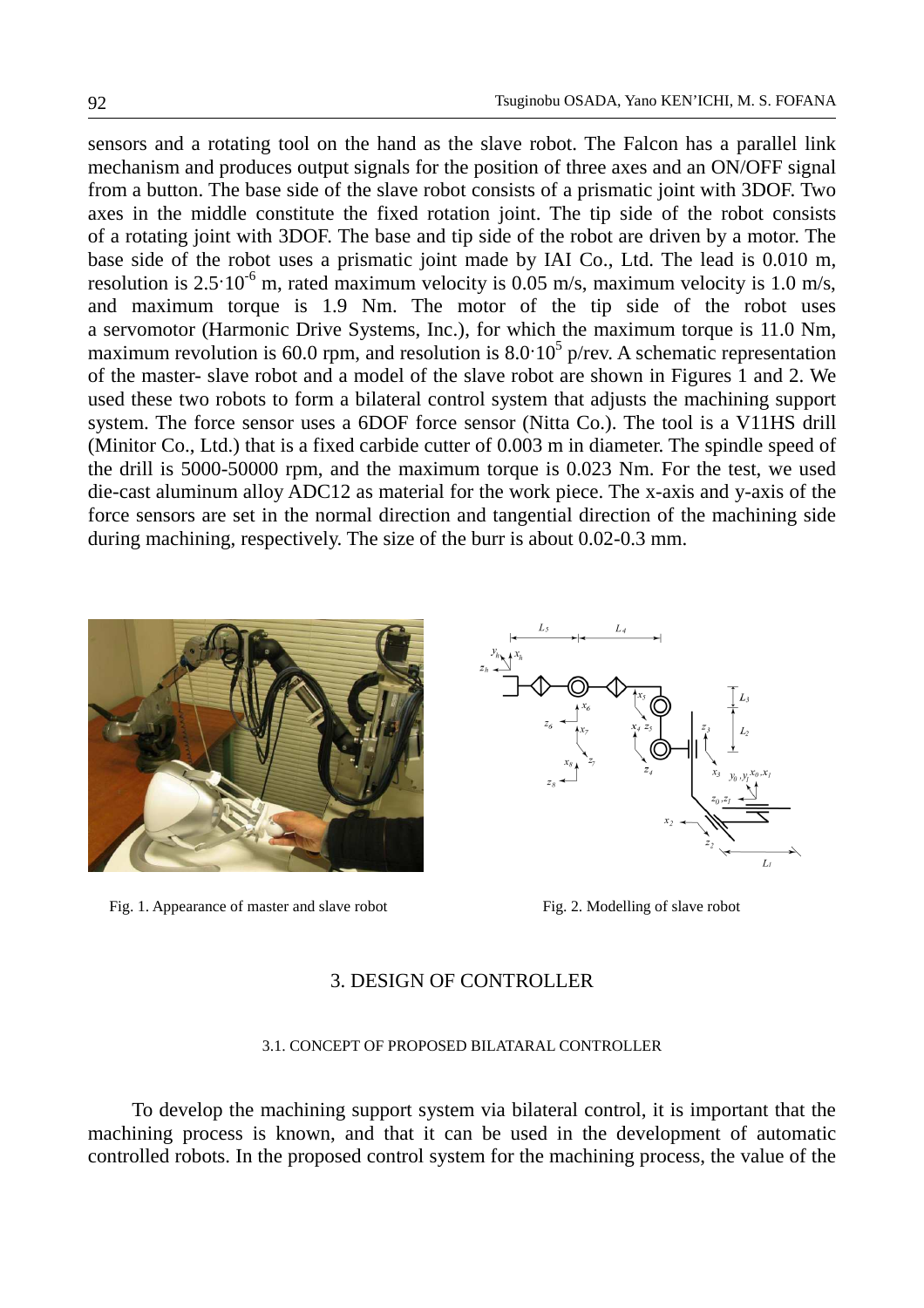gain that is generated by the machining condition is set to the force signal between the master and slave robot. The system model of this controller is shown in Fig. 3. By this gain, the dominant rate of the master and slave robot to the system can be controlled. This means that the controller can select several patterns of control algorithms. For example, the slave robot is controlled by the master robot during normal control and controlled to trace the reference path calculated by machining theory during cutting. The motion equation of the interaction between the master and slave is given in equations (1) and (2), respectively:

$$
M_m \mathcal{X}(t) = -c_m \mathcal{X}(t) - c_{mp} \mathcal{X}(t - \tau_{m1})
$$
  
+  $\mu_{m1} [c_a \{y(t - \tau_{s1}) - x(t - \tau_{m1})\} + k_a \{y(t - \tau_{s1}) - \mathcal{X}(t - \tau_{m1})\}]$   
+  $f_{op}(t) + \mu_{m2} f_{env}(t - \tau_{s2})$ , (1)

$$
M_{s}\ddot{y}(t) = -c_{s}\dot{y}(t) - c_{sp}\dot{y}(t - \tau_{s1})
$$
  
+  $\mu_{s1}[c_{d}\{x(t - \tau_{m1}) - y(t - \tau_{s1})\} + k_{d}\{x(t - \tau_{m1}) - y(t - \tau_{s1})\}]$   
+  $f_{env}(t) + \mu_{s2}f_{op}(t - \tau_{m2})$ , (2)



Fig. 3. Proposed bilateral control system for machining support

where x and y represent the position of the master and slave robot.  $M_m$  and  $M_s$  are the mass coefficients,  $c_m$  and  $c_s$  denote the viscosity coefficients. The parameters  $k_d$  and  $c_d$  represent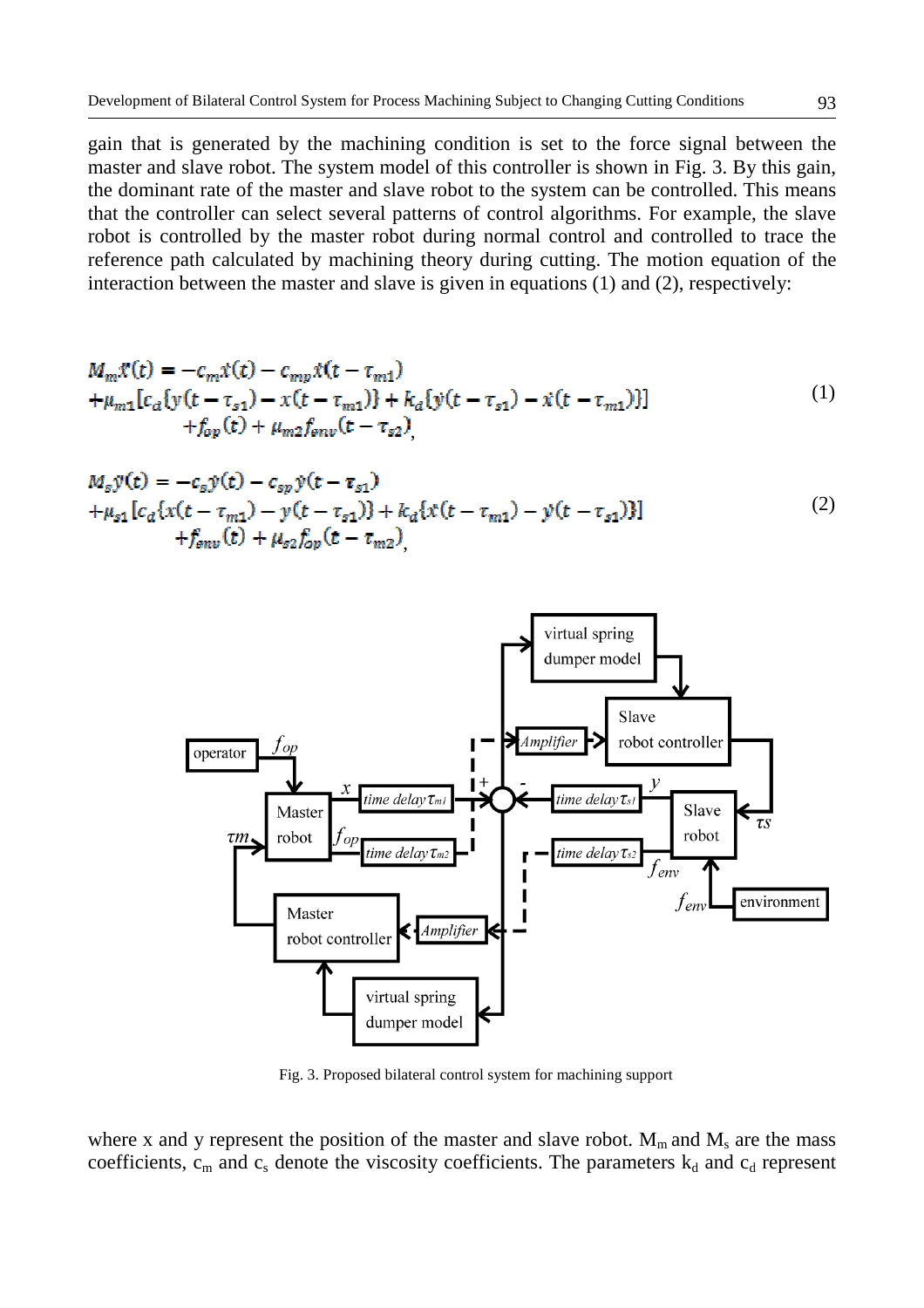the spring and viscosity coefficients between master and slave robot.  $f_{op}$  is the force that is added by the operator while  $f_{\text{env}}$  is the force added by environment. The values of  $c_{\text{mp}}$  and  $c_{sp}$  are chosen in such way that they are able to stabilize the master and slave robot by some defined cutting conditions.  $\tau_{m1}$  and  $\tau_{s1}\tau$  are the respective time delays induced by the filter. The modulation of the measured value of the encoders is carried out by the filter. The time delays  $\tau_{m2}$  and  $\tau_{s2}$  are the values generated by the filter which modulates the measured value of the force sensor. In this study, a master robot and slave robot are controlled by one computer. In this way, there is no time delay caused by transfer of signal.

### 3.2. DESIGN OF THE BILATERAL CONTROL SYSTEM FOR MACHINING

In this study, we use two sets of values for gains  $\mu$ . During normal control,  $\mu_{m1}$  and  $\mu_{s1}$ are set as  $\mu_{m1}=1$ ,  $\mu_{s1}=1$ . The master robot is not equipped with the force sensor, and thus  $\mu_{m2}$ is set as  $\mu_{m2}=0$ . The slave robot controller has a compliance controller in order not to yield to the over load from the slave robot when it contacts with some object. During machining,  $\mu_{m1}$  and  $\mu_{s1}$  are set as  $\mu_{m1}=1$ ,  $\mu_{s1}=0$  in the normal direction. By using this condition, the slave robot has a completely dominating rate to the system.



Fig. 4. Controller during normal operation Fig. 5. Controller during machining

In addition, the slave robot has a controller which controls the slave robot independently based on the machining theory. As a result, the slave robot will move independently with a motion calculated by the machining theory. These control activities are depicted in the block diagrams in Figs 4 and 5. The control blocks show how the master and slave components are related. In both figures the input and output parameters appearing equations (1) and (2) are shown. The specific organization of the control algorithms is obtained from these blocks.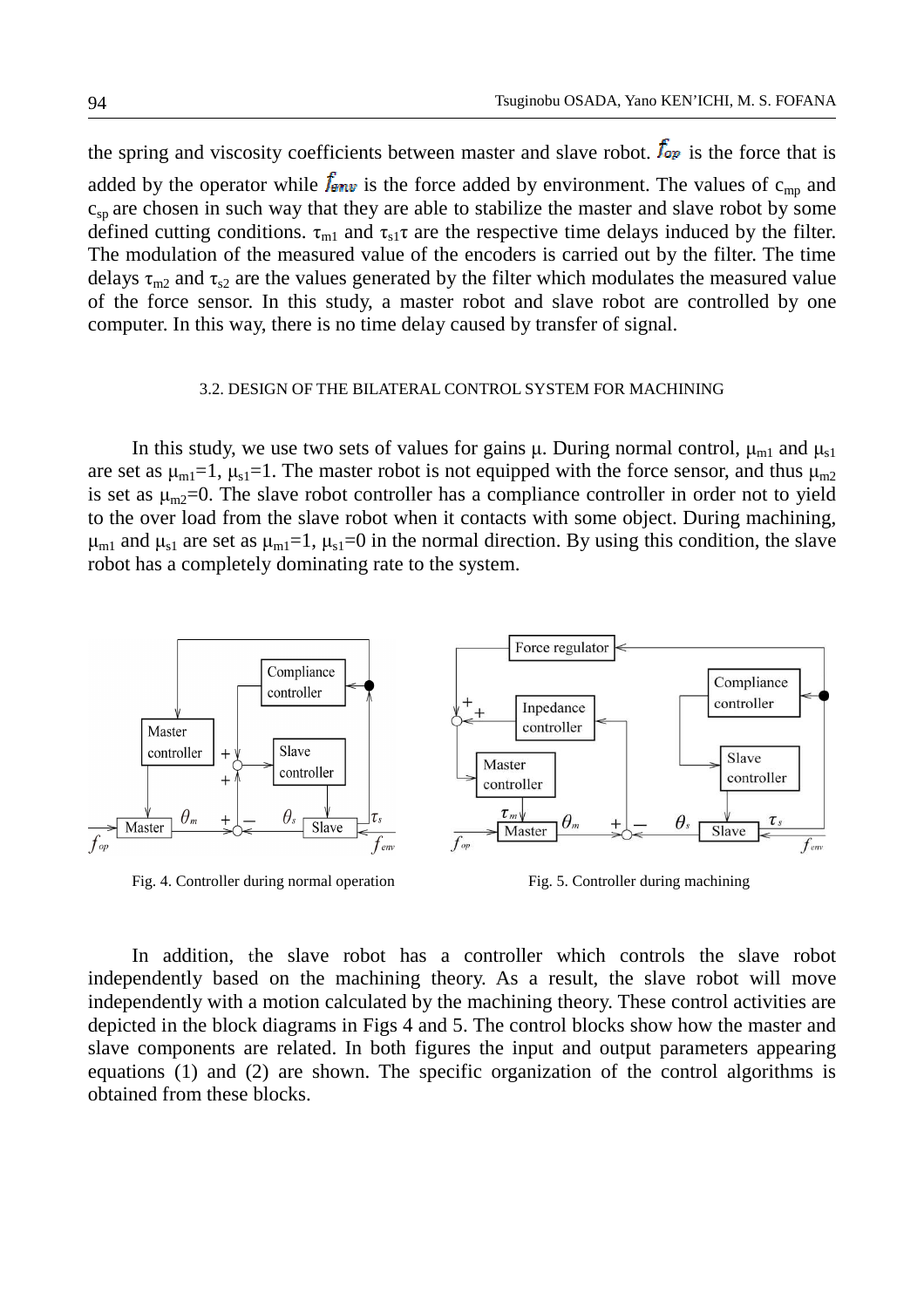# 4. EQUALIZATION OF THE MACHINING VALUE BY USING A MUTUALLY UPDATING METHOD

In this section, we propose a correcting method for the destabilized cutting value caused by changes in the cutting velocity, spindle speed and cutting force. The process machining is constituted by the cutting force, tool speed, feed speed and the material removal rates. Mathematically, we represent the cutting force as follows:

$$
F_c = K_s S = K_s \frac{adv}{n}
$$
 (3)

$$
a = a_s \frac{\theta_s \pi}{360} = e \frac{F_c n}{vd}
$$
\n<sup>(4)</sup>

$$
d = \frac{DW}{Z} \tag{5}
$$

In these equations (3)-(5),  $F_c$  is the cutting force,  $K_s$  is the specific cutting resistance, S is the cutting area, a is the cutting depth,  $v$  is the cutting velocity, n, is the spindle speed,  $a_s$ is a transfer coefficient between a and  $\theta_s$ ,  $\theta_s$  is the circumference of the contact area, W is the cutting width, D is the diameter of the end mill and Z is the number of cutting teeth. In this study,  $K_s = 20$ , D=0.003 m, Z=10. Here, the direction of the machining tool is fixed. So, we assume that the cutting width W and the cutting depth a are set by setting the machining area aW. At this time, the machining area is controlled to be set within a certain definite range by controlling each input parameter. Ranges of each input value are set for the machining conditions. These ranges are set to hold the static property of the machining. At this time, we consider the virtual mass point m in virtual three-dimensional space. This mass point is given by the force from the virtual wall that is created by acceptable ranges of each machining parameter. An overview of this system is shown in Fig. 6. The virtual walls created by acceptable range of machining force, spindle speed or cutting velocity without cutting area are perfectly parallel with each axes. Because each condition has a maximum acceptable value and a minimum acceptable value, these walls construct the octahedron at a maximum. At this time, these walls are assumed to yield the repulsive force in response to the deviation between each input value and mean value of the maximum acceptable value and minimum acceptable value. They are in which  $A_i$  and  $B_i$  are determined by the user, and

$$
G_i = \sigma \times A_i \left( e^{B_i | i_{max} - i_{min} |} - 1 \right)
$$
  

$$
\sigma = \begin{cases} 1, & i \le (i_{max} + i_{min})/2 \\ -1, & i > (i_{max} + i_{min})/2 \end{cases}
$$
 (6)

these parameters control the movement of the virtual mass point. If the input value is out of the acceptable range, one can set  $G_i=10$ .  $A_i$  are determined with trial and error to converge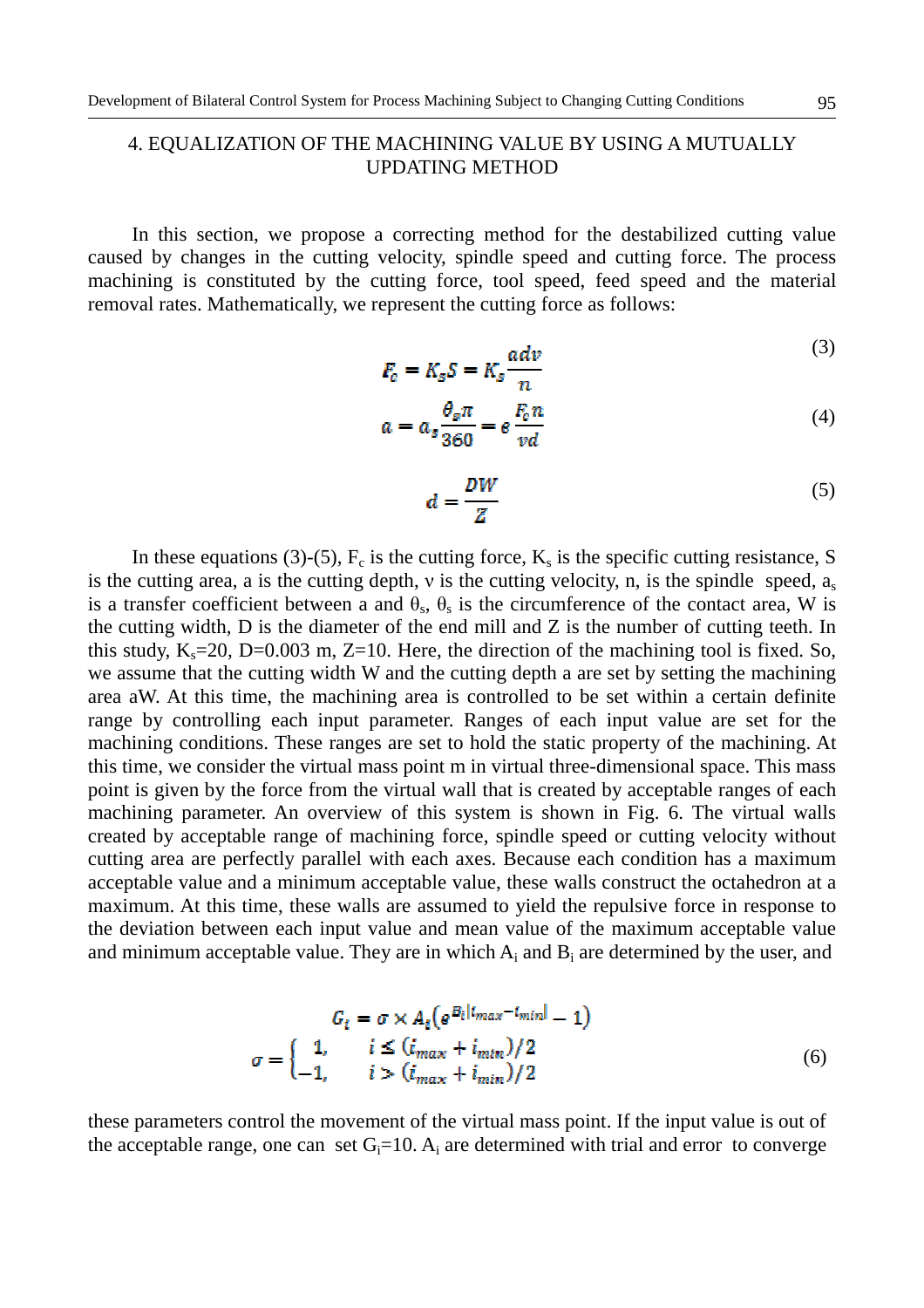into an acceptable range with stability. Because  $G_i$  becomes  $G_i = 10$  when each input value is at its maximum or minimum value,  $B_i$  is calculated as follows:

$$
B_i = \frac{2}{(i_{max} - i_{min})} \log \left( \frac{G_i}{A_i} + 1 \right) \tag{7}
$$

The effect of the correction is low around the mean value and high around the acceptable value when such an energy distribution is used. Because the virtual walls constructed by the maximum machining value and the minimum machining value is a curved surface, the unit vectors to these walls from the position of the virtual mass point are calculated by  $v$ ,  $F_c$  and n. These vectors are determined by Lagrange's method of undetermined multipliers. That is,

$$
e \times \frac{F_c n}{vd} - a_{max} = 0 \tag{8}
$$

or

$$
e \times \frac{F_c n}{vd} - a_{min} = 0 \tag{9}
$$

and thus we have

$$
f(v, F_c, n) = (v_n - v)^2 + (F_{cn} - F_c)^2 + (n_n - n)^2
$$
\n(10)

In the above equations,  $v_n$ ,  $F_{cn}$  and  $n_n$  show the position where the deviation from the position of the virtual mass point has an extreme value on the virtual wall calculated by acceptable machining values. The extreme value of (10) that satisfies (8) and (9) has to be calculated. This problem can be rewritten as follows:

$$
F_{cn} = \frac{4F_c - 2\lambda en}{4 - \lambda^2 e^2} \tag{11}
$$

$$
n_n = \frac{4n - 2\lambda eF_c}{4 - \lambda^2 e^2} \tag{12}
$$

$$
v_n = \frac{eF_{cn}n_n}{a_{max}d} \tag{13}
$$

$$
a_{max}^2 d^2 e^4 \lambda^5 + 2v a_{max} d e^4 \lambda^4
$$
  
\n
$$
-a_{max}^2 d^2 e^2 \lambda^3
$$
  
\n
$$
+ \left( -8F n e^3 - 16v g - d e^2 \right) \lambda^2
$$
\n(14)

$$
+(16a_{max}^2 + 16b_{c}^2e^2 + 16n^2e^2)\lambda
$$
  
- 32F<sub>c</sub>  $ne + 32v a_{max}d = 0$ 

In these equations,  $\lambda$  has five real solutions at maximum. Therefore, we define the effect from the wall to be inversely proportional to the magnitude of the vector. The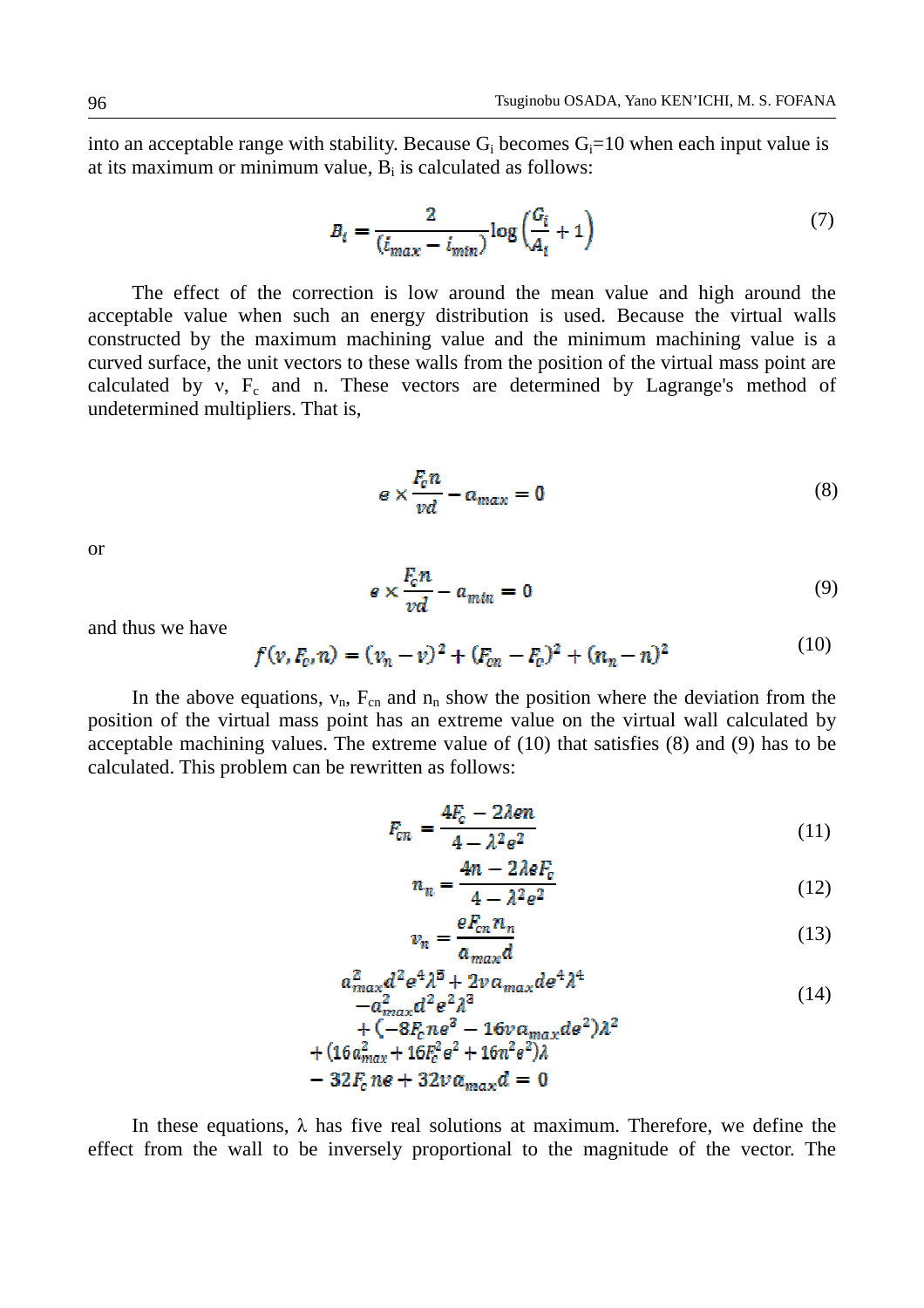viscosity coefficient is introduced into this equation to stabilize the motion of the virtual mass point. We use the parameter values, namely:  $M=0.001$  and  $C=75$ , K. is set as  $K_f = (f_{max} - f_{min})/2$ ,  $K_r = (r_{max} - r_{min})/2$ ,  $K_v = (v_{max} - v_{min})/2$ .

A simulation is performed with this control method. The cutting velocity is given randomly. The change of the target contact force, the target tool speed and the target machining value are shown in Fig. 7. From these results, the convergence of each parameter into the acceptable range is shown. In addition, the over run of the machining value caused by a decrease in the cutting velocity is corrected by changing other parameters.



Fig. 6. Concept of proposed control method

## 5. MACHINING EXPERIMENT

We performed the machining experiment with the bilateral control system constructed in the previous chapter. The machining force is controlled to be constant by moving the position of the slave robot toward the normal direction and the feed speed depends on the control by the operator. Experimental results are shown in Fig. 8. In the experiment, the tool is operated at overload values caused by over cutting. As a result, the machining was not performed successfully. The machining surface height was not kept constant, owing to the irregular changes in the cutting velocity. Next, we performed a machining experiment with the proposed method. The machining force, feed speed, tool speed and calculated cutting depth are measured in this experiment. The experimental results are shown in Fig. 9. The measured values are shown by a solid line and the maximum acceptable value and minimum acceptable value are shown by dashed lines. To control the feed speed, the viscosity coefficient of the master robot is increased or decreased. As such, the limitation of the feed speed is carried out only to the maximum speed and the operator can control the robot with arbitrary operations. Machining is performed about 0.8 seconds after measurements are started as shown by the dashed line.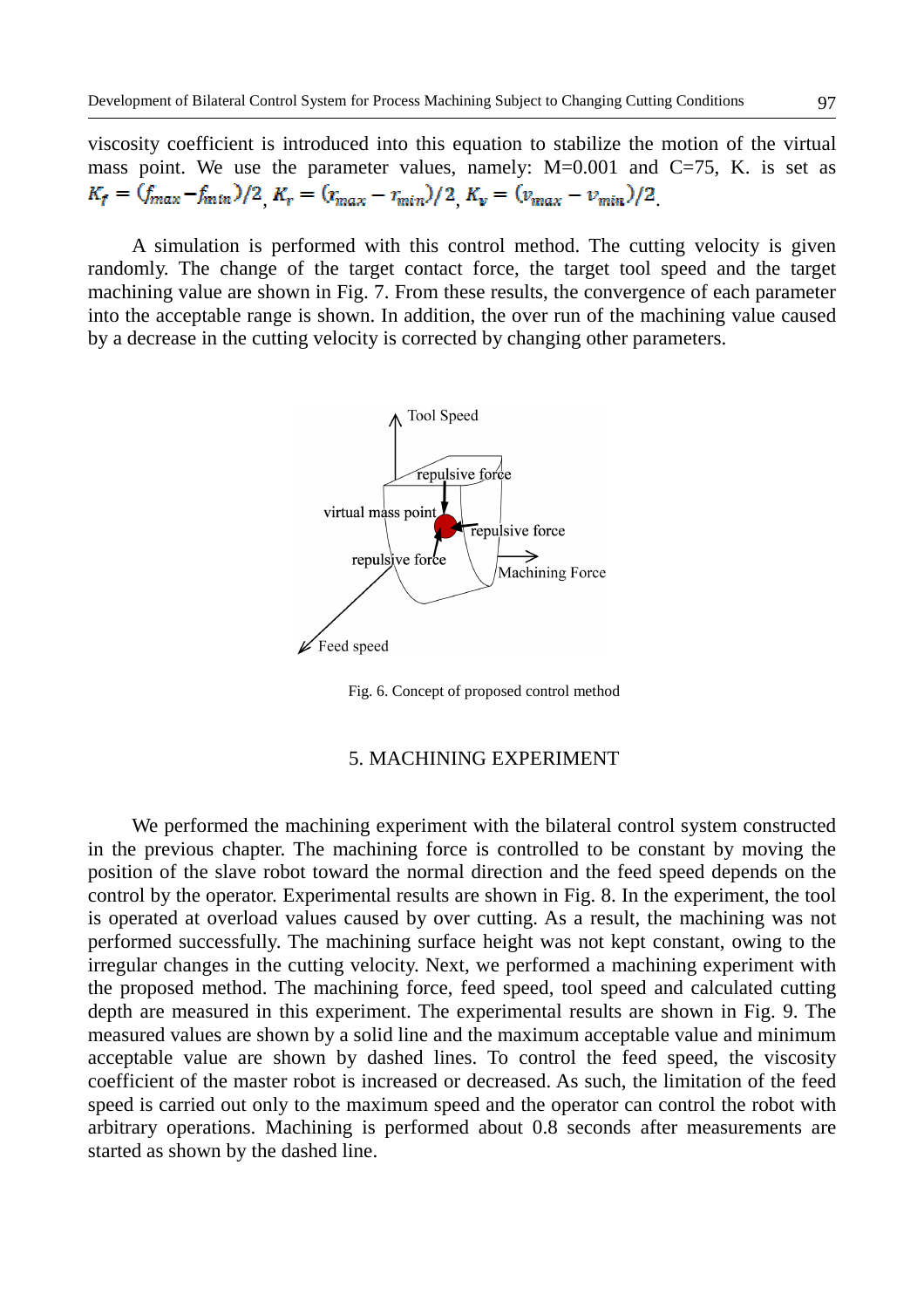

 Each machining surface of experiment result experiment is shown in Fig. 10 and the height of the machining surface with proposed method is shown in Fig. 11. The feedrate was manipulated irregularly as in the previous experiment. Compared with the previous experiment, the disarray of the machined surface caused by over cutting or the absence of the machining value was prevented and the machining experiment is performed successfully. The changes in the machining force and the tool speed are found to move the cutting depth into an acceptable tolerance. A vibratory change of the calculated cutting depth caused by cutting the burrs is observed. However, this change did not stress the tool speed. This effect is caused by using the virtual mass model and eliminating such an impalpable change. This effect makes it possible to stabilize the machining and to achieve a well finished machined surface. The machining force was not controlled successfully for around 2 s after measurements began and the tool speed took high values to make the cutting depth constant. From these experimental results, it is verified the proposed method is effective in making the machining value constant. The accuracy of the machined surface is about 40 µm in the normal direction. However, the cutting width in the tangential direction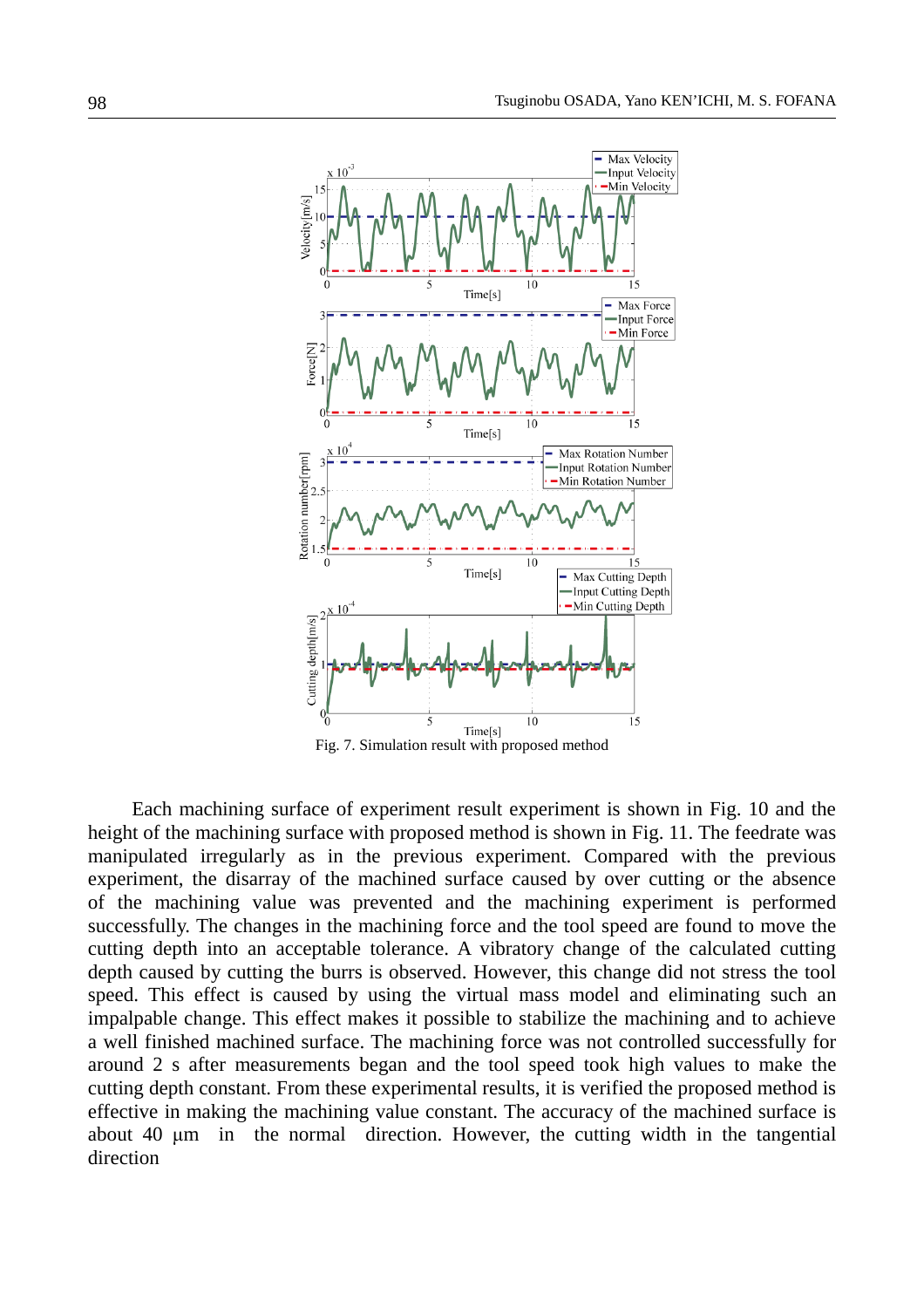

Fig. 8. Experiment result without any assignment



Fig. 9. Experiment result with proposed method

was  $390^{\circ}510$  µm with a target width of 500 µm. In this study, the change rate of the tool speed is set to change gradually in order to stabilize the machining value. However, the change in the machining force was found to be discontinuous while deburring with this system. Improving the reactive property with the stability of the system is required.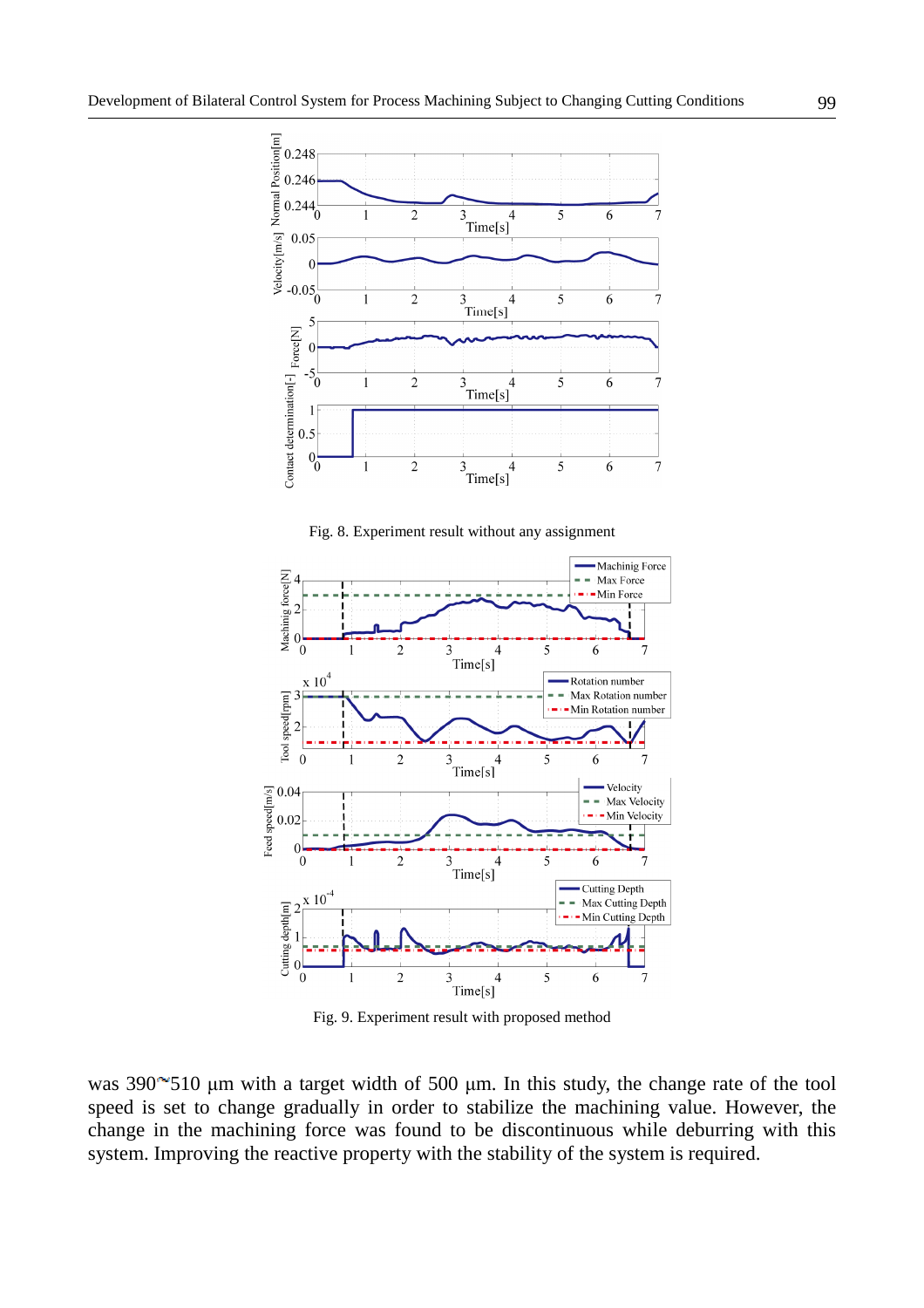## 6. CONCLUSION

 In this study, a bilateral control system for a finish machining process is designed. This system controls the slave robot with automatic compliance control in the normal direction during machining. In addition, a control method is proposed that ensures process machining stabilization. The control method updates the input values based on the machining conditions and model equations constructed in terms of the machining force, cutting velocity, spindle speeds and others. It is demonstrated that the use of the proposed control method prevents the destabilization of the machining process. The bilateral control improves the deburring process and the cutting velocity is changed by irregular control of the slave robot. By using this method, a finish machining support system with a bilateral control system that is not affected by the skill of the worker is established.



Fig. 10. Comparison of machining surfaces



Fig. 11. Graph of machining surfaces of experiment result with proposed method

#### ACKNOWLEDGEMENTS

*Daiki Sakito, Yasuhi Ysuda, Tsuginobu Osada and Keni'ichi Yano, 2009, Analysis of Machining Disturbance And Development of A Support System For The Finishing Process, 2009 ASME International Mechanical Engineering Congress and Exposition*